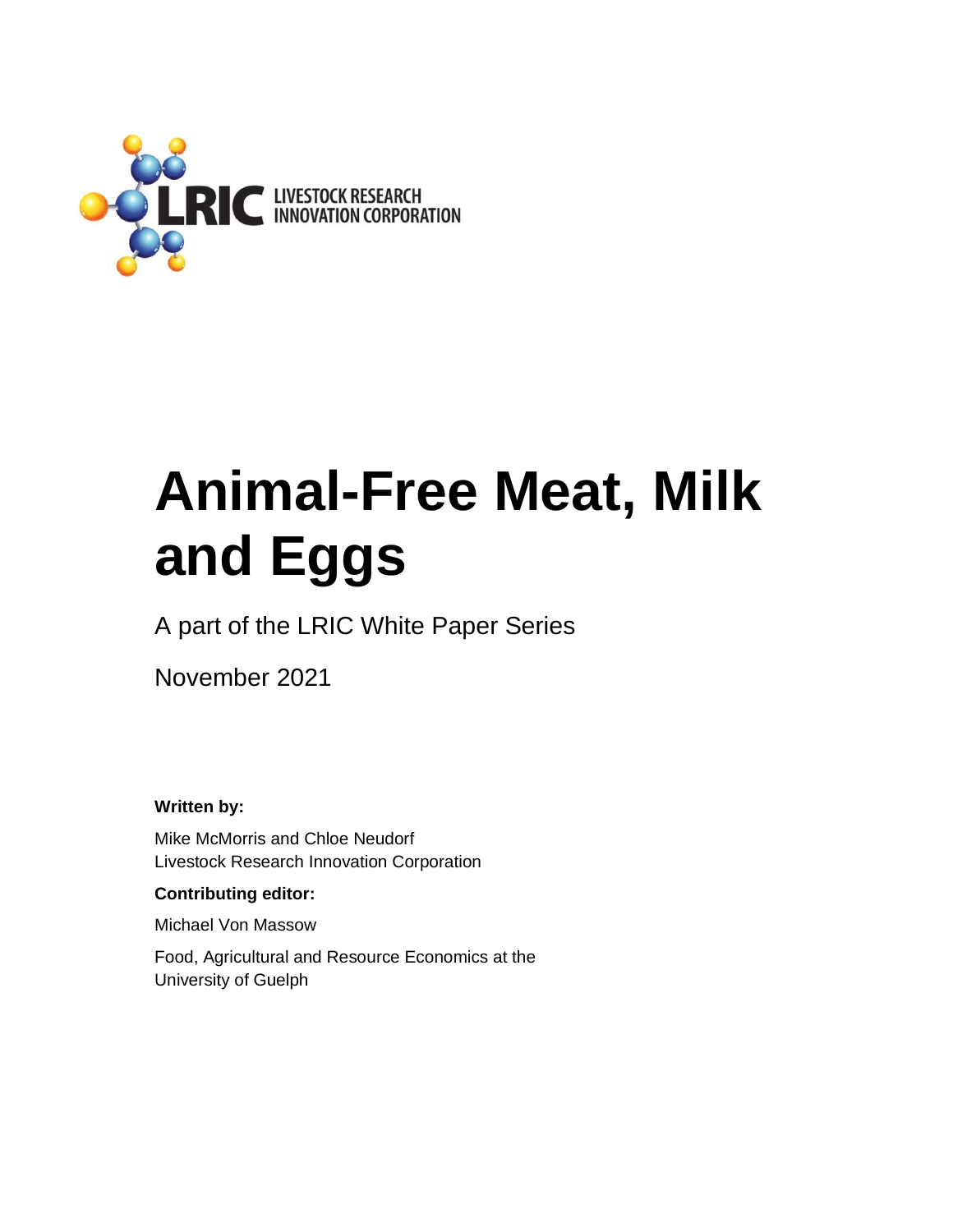

# **What is it?**

Two significant trends are bringing new competition into the market for Ontario livestock products. These trends are:

- **Plant-based proteins** have long provided an alternative to animal protein, but we are seeing the development of animal product analogs which mimic the taste and experience of traditional meat products. Plant-based milk alternatives are well established in the market and plant-based protein products are experiencing significant growth.
- **Cellular agriculture** involves the culturing of cells or fermentation to grow specific products or food ingredients without the requirement of an animal. Lab grown chicken nuggets are available for purchase in Singapore and "milk proteins" produced through fermentation are already being used in vegan frozen desserts in the United States. The technology allows for the production of traditional products without large scale animal use (cell cultures need to be harvested from animals for some products but others are produced through fermentation).

Consumers may be attracted to these products for several reasons including animal welfare, environmental impact, health, and/or novelty. It remains unclear what the future of these products is. For cellular agriculture, the technology is still emerging.

# **Why it matters to the Ontario livestock industry:**

While the true long-term potential for plant based and cellular agriculture products remains unclear, the Ontario livestock industry is facing new competition. It is clear, however, that these competitors are rising and will continue to grow. The rate of growth and end point in terms of share will depend on consumer acceptance, new product development, and the ability to scale up production of some new products. It is critically important that the individual sectors within the livestock industry understand the strengths and weaknesses of these new competitors. It is also critical that the livestock industry understand its own strengths and weaknesses and to work to continue to provide cost effective, healthy, and safe products while minimizing its environmental footprint.

## **What do we know?**

Livestock production like most human activity does have an impact on the environment. When not eaten in moderation and as part of a balanced diet, livestock products can also have a detrimental impact on human health. The livestock sector is often wrongly viewed as one entity whereas highly productive systems (e.g., Ontario) carry a much lower environmental impact per unit of production than low productivity systems found in many other countries. Ontario's livestock producers have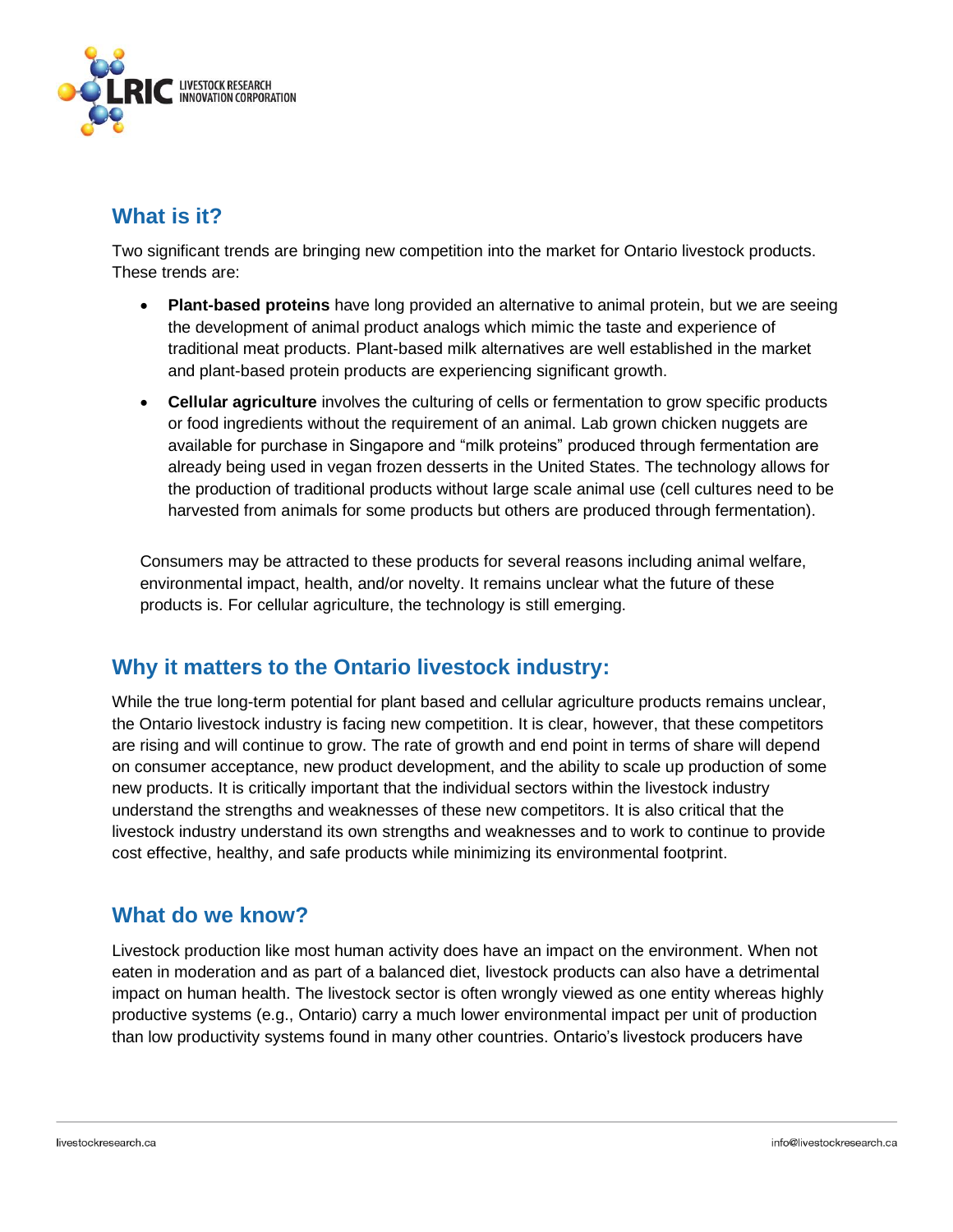

decreased their impacts on the planet and will continue to do so. From a human health perspective, we enjoy some of the safest food in the world and from an animal welfare perspective, industry has made many improvements. The industry will continue these improvements into the future. It remains important to be able to tell the story of these improvements and to advocate for the benefits of the products we bring to the market.

#### **Plant-Based Products**

Two of the most innovative and successful plant-based meat companies, Beyond Meat and Impossible Foods, have large followings and make highly effective use of social media. Makers of the Impossible Burger shared that their carbon footprint is 89% smaller than its beef counterpart (Wonder, 2019). Along with this they, claim that land used is 96% less and water use 87% less when producing their animal-free plant-based burger (Wonder, 2019). While these statistics sound amazing, there is little substantiation in the marketing material. There has been substantial investment in plant-based companies. We have also seen companies that have traditionally been focused on livestock-based products expand into the plant-based space. Maple Leaf Foods bought Lightlife, a plant-based products company to complement their animal-based offerings. Cargill has also stepped into the plant-based market and now offers plant-based patties and ground products with a plan to expand offerings as they develop them. The milk market has seen a proliferation of new competitors including almond, oat, soy, and other beverages. These products continue to evolve and it is clear that they have an established place in the market.

The science of animal-free products has evolved. Some plant-based burgers now have an ingredient called heme. There are many types of additives that are used to improve the texture and appearance of animal-free products, heme is one of them. Heme is a natural molecule that causes the burger to appear to 'bleed' and helps give the appearance of raw meat as it looks like red blood cells (Ferreira, 2013). When imitating a livestock-derived product certain ingredients are needed to make the components bind together well and taste good. Ingredients such as starches, thickeners, emulsifiers etc. are used to create a favourable product. Additionally, there are ingredients like soy, wheat, pea, and fava bean proteins which are needed to provide protein so they can be used as substitutes for traditional livestock meat, milk, and eggs.

There is concern that some animal-free products are in fact highly processed foods which carry their own health concerns. Producing animal-free meat, milk and eggs is a long process which can include high-moisture extrusion and shear-cell technologies (Lamas, 2021). These specific technologies work to mimic the appearance and texture of meat. For some consumers, products that mimic the taste and feel of the products to which they are accustomed may make it easier to try and/or switch to these products.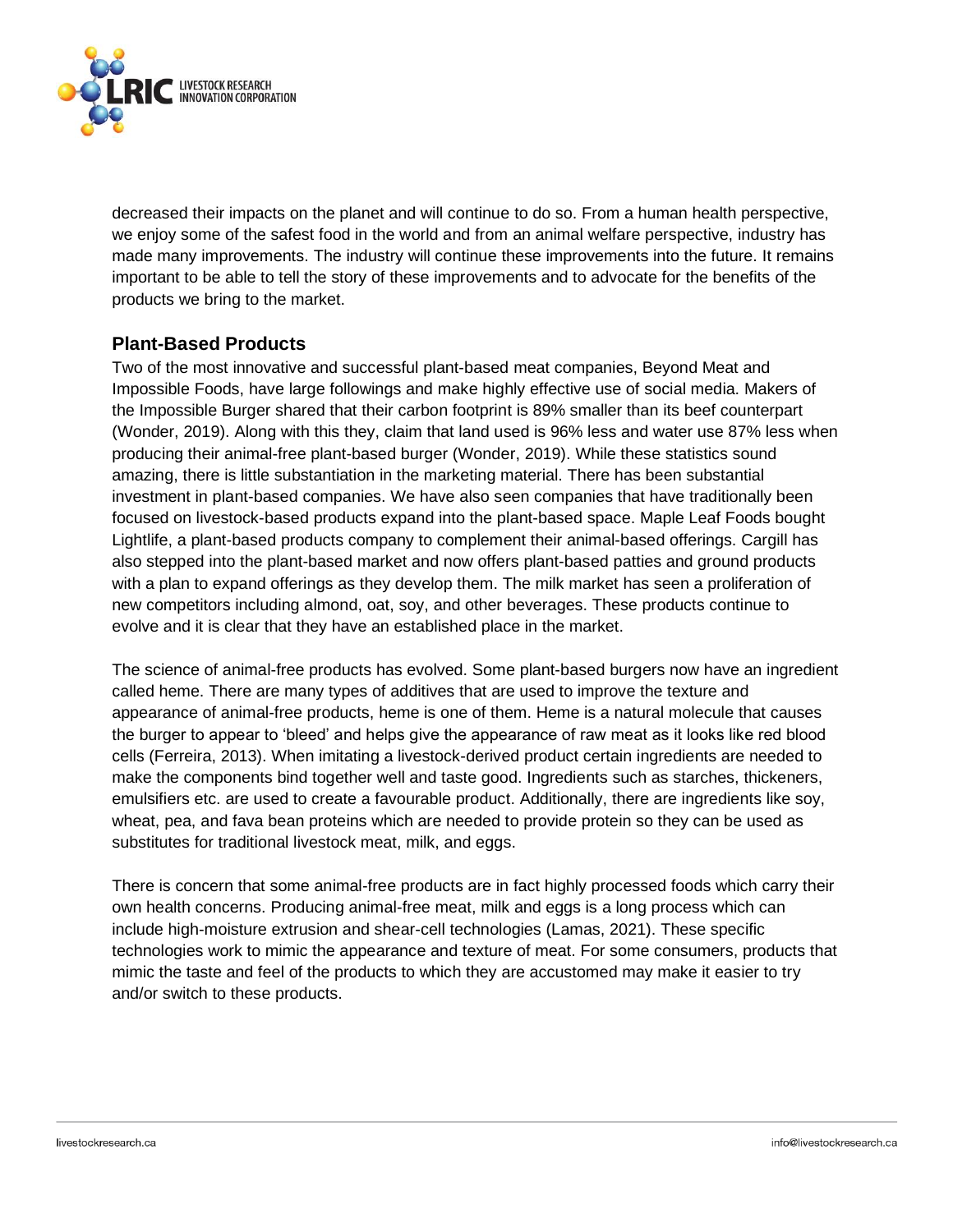

Cellular agriculture remains in its infancy. Early products are on the market but there remain questions about the true potential of these products. A recent article in The Counter, suggests that lab-grown meat is too expensive to invest in and the hype over this new opportunity and technology is far bigger than the reality of it hitting the shelves (Fassler, 2021). The investment needed to bring this to scale is too high and technical issues regarding large scale production are limiting (Fassler, 2021). He suggests that it would be much more cost effective to focus on limiting food waste than producing animal-free products in a lab. On the other hand, there has been significant investment in the cellular agriculture space. Some estimates suggest that there has been over \$7 billion USD of investment in cellular agriculture companies globally. Canadian investors are also active. The Canada Pension Plan Investment Board invested \$50 million USD in Perfect Day, the US company fermenting dairy proteins who now have products in more than 5,000 stores across the US and Japan.

Time will tell what impact animal free products will have in the food marketplace. Currently, alternative proteins account for about 2% of the meat, milk, and egg market (Wonder, 2019). One estimate is that, globally, alternate proteins have potential to secure over 10% of the meat and dairy markets (Wonder, 2019). The true potential remains uncertain but there are those that believe that these products are poised for significant growth. Some analysis suggests that cellular agriculture will represent \$95 billion USD in global revenues by 2030. There is reason to pay attention to these products in the coming years.

Diversifying the protein market has some beneficial environmental benefits. It can build resiliency to climate change and can help with food insecurity. It can also diversify the market and give consumers with different priorities products that fit their needs.

Deb Stark a Canadian Agri-Food Policy Institute board member encourages the agriculture industry to watch and be conscious of the changing food system as cellular agriculture and lab-grown meat, milk and egg products enter the food industry (2021).

# **What can livestock farmers do?**

Livestock farmers must understand their own production impacts and work to continuously improve. They need to address consumer concerns regarding human and planet health as well as animal welfare. Farmers should understand their competition and, when possible, be able to provide factual information about both animal and animal-free production and products.

Consumers will drive the adoption of new food products. It remains critical for livestock producers to understand the current and emerging priorities of consumers and adapt to meet those demands.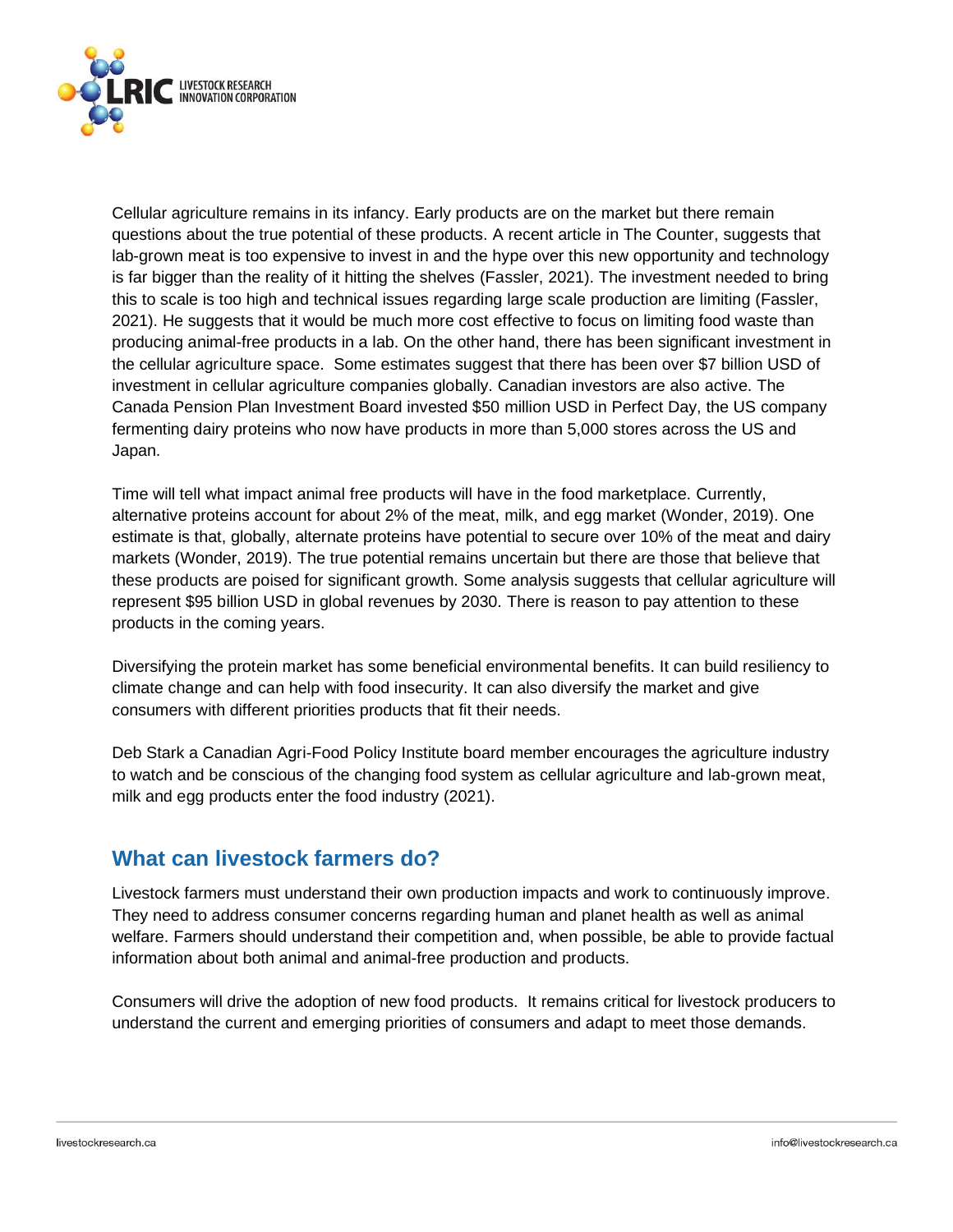

# **History of Animal-free products**

- Plant-based protein options have been around for a very long time outside of the western world. Seitan (wheat based), tofu (soy-based) and tempeh (also soybean-based) food has been popular in Eastern cuisine for a very long time (Wonder, 2019).
- In 1889 Dr. John Harvey Kellogg is believed to have created the earliest imitation meat in North America (Wonder, 2019). A member of the Seventh-Day Adventist Church, Kellogg believed, as did many in the church, that animal-based foods create animalistic urges within humans. Kellogg set out to create a product called Protose which was made from peanut butter, mashed beans, water, corn starch, onion, sage and salt (Watson, 2021). This bland protein alternative was created to encourage a diet focused on bland foods to distract from sin.
- An exposé of the meat packing industry was released in 1906 by Upton Sinclair who revealed how sausage was being made with risk of contamination (Wonder, 2019). Unintentionally Sinclair's exposé expanded the vegetarian movement to those outside the Seventh-Day Adventist Church which later introduced more variety of plant-based meat replacements. (Watson, 2021).
- The Adventists, in pursuit of a less sinful diet, founded Loma Linda Foods in 1931 (Wonder, 2019). Loma Linda Foods was first to produce commercially available soy and wheat-based meats for American consumers.
- In 1932, Winston Churchill predicted, in an article titled "Fifty Years Hence", "*We shall escape the absurdity of growing a whole chicken in order to eat a breast or a wing, by growing these parts separately under a suitable medium*.".
- Diet for a Small Planet was published in 1971 and was a bestselling book written by Francis Moore Lappé (Haberman, 2020). This was a pivotal piece of literature showcasing the environmental impact of meat production and naming the Livestock Industry to be a contributor to global food scarcity. Including the founder of Tofurky, a plant-based meat company.
- Responding to Diet for a Small Planet, Seth Tibbot created animal-free alternatives (Haberman, 2020), the most famous of which being the Tofurky.
- In 1981 The 'Gardenburger' was created and placed on the menu by a restaurant owner in Oregon (Wonder, 2019). The Gardenburger was made from vegetable and rice pilaf. The quintessential American food on almost every menu was now available plant-based.
- In 2002 Burger King created the BK Veggie Burger with Morningstar Farms, a subsidiary of Kellogg Company (Haberman, 2020). The burger did very well with many customers mistaking it for a regular beef burger.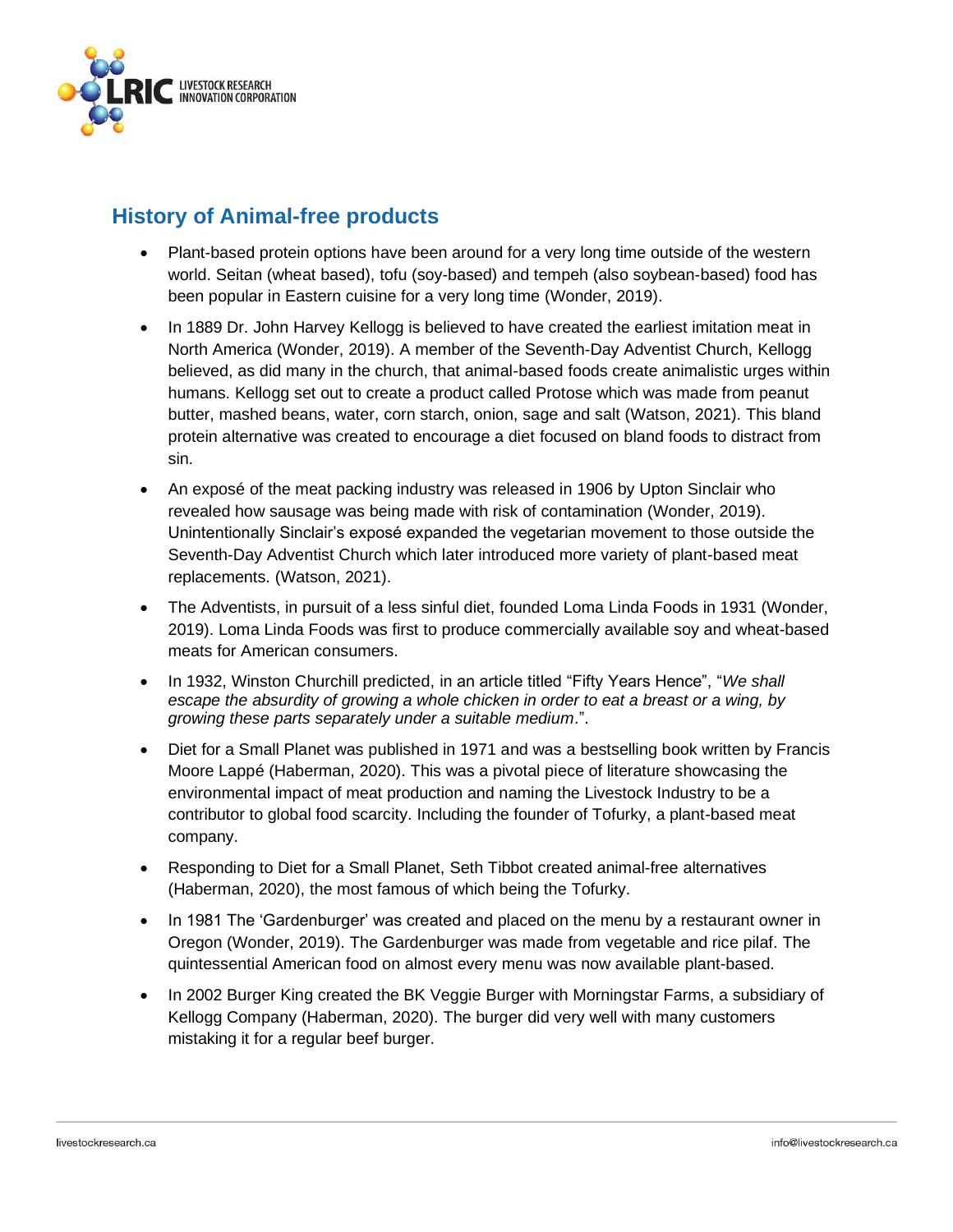

- Beyond Meat first launched in 2009 and Impossible Foods two years later out of Silicon Valley (Wonder, 2019). These companies are very well known in the media and plant-based market, both competing to create good tasting meat alternatives.
- In 2013 the first meatless mock-up for a lab-grown burger was developed from cow muscle cells, blood, and antibiotics by Dutch Scientists (Haberman, 2020).
- In 2020, cultured chicken was introduced to the menu of a restaurant in Singapore.

# **Market Change**

- Consumers continue to develop more interest in food production. This drives changes in demand.
- There is greater dispersion between consumers. This doesn't mean that individual consumers want more choice but that different consumers want different things. Industries that understand these changes and respond to them will be successful. 'One size fits all' will not work and niche production will be essential for success.
- Livestock is the market leader and will be for a long time. Competitors will be looking to take away share of plate. Reinforcing the strengths and benefits of traditional livestock products and adapting to provide products that are of interest to consumers will be key to maximizing long term share.

## **Research Gaps**

- The feasibility of fermentation and cell culture at commercial scale
- Understanding, commercializing, and adoption of tools and technologies to continue to reduce livestock's current impact on the environment
- Health impacts of highly processed plant-based products
- Consumer attitudes relative to cellular agriculture and things like gene-editing in livestock
- Continuous monitoring of consumer preferences and priorities and implementation of plans to meet those going forward.

# **Innovation Gaps**

- Niche products to meet specific consumer segments
- Potential for blended products to meet consumer demand and maintain share